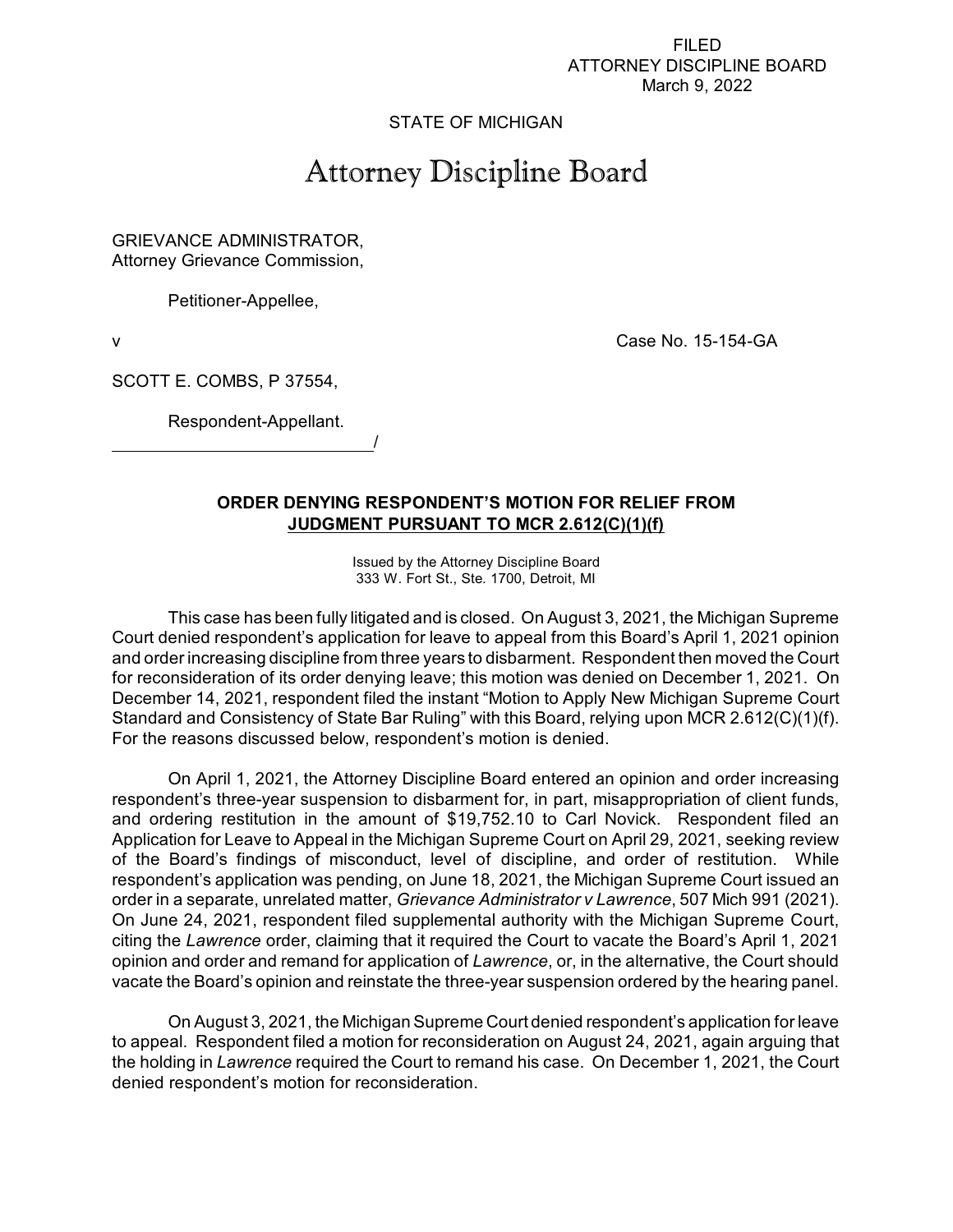Respondent is now asking this Board to essentially reconsider its April 1, 2021 opinion and order and apply *Lawrence* to his case pursuant to MCR 2.612(C)(1)(f), which provides for relief from judgment for "[a]ny other reason justifying relief from the operation of the judgment." Respondent also asks the Board to reconsiderthe order of restitution payable to complainant, Carl Novick, claiming that the Client Protection Fund Standing Committee's denial of Mr. Novick's claim for reimbursement further supports respondent's claim that res judicata and collateral estoppel apply here and preclude any award of restitution.

The Grievance Administrator filed a response to respondent's motion on December 17, 2021, asserting that there is no procedural mechanism for the relief sought by respondent, and respondent has not otherwise set forth a proper basis for relief. Respondent filed a reply on December 23, 2021, reiterating the arguments in his motion.

Respondent cites *Heugel v Heugel*, 237 Mich App 471; 603 NW2d 121 (1999), in support of his motion. That case sets forth the standard applicable to relief sought in a motion such as this one:

> In order for relief to be granted under MCR 2.612(C)(1)(f), the following three requirements must be fulfilled: (1) the reason for setting aside the judgment must not fall under subsections a through e, (2) the substantial rights of the opposing party must not be detrimentally affected if the judgment is set aside, and (3) extraordinary circumstances must exist that mandate setting aside the judgment in order to achieve justice. *Altman v Nelson*, 197 Mich. App. 467, 478; 495 N.W.2d 826 (1992); *McNeil v Caro Community Hosp*, 167 Mich. App. 492, 497; 423 N.W.2d 241 (1988). Generally, relief is granted under subsection f only when the judgment was obtained by the improper conduct of the party in whose favor it was rendered. *Altman*, *supra*; *McNeil*, *supra*. [*Heugel*, *supra* at 478-79.]

Although respondent claims that the order in *Lawrence* constitutes a major change in the law, it does not, in fact, change the law applicable to this case, which is reflected in ABA Standard 4.1:

> Absent aggravating or mitigating circumstances, upon application of the factors set out in 3.0, the following sanctions are generally appropriate in cases involving the failure to preserve client property:

> > \* \* \*

4.11 Disbarment is generally appropriate when a lawyer knowingly converts client property and causes injury or potential injury to a client.

Decisions of the hearing panels, the Board, and the Supreme Court have, for many decades, been consistent with this approach to assessing the appropriate level of discipline in a particular case. The Court in *Lawrence* did not alter this case law which developed well before,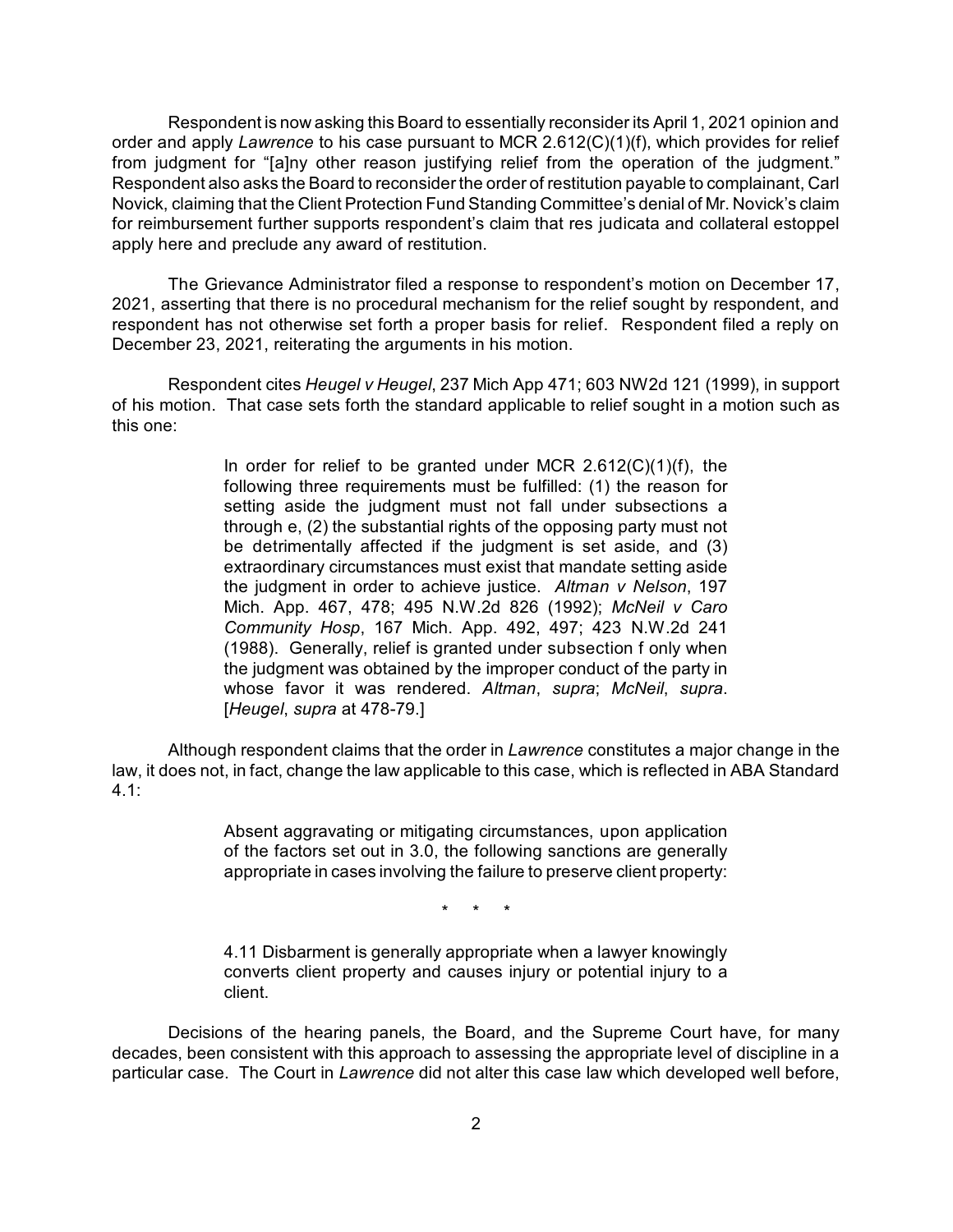and has been consistently applied after, the adoption of the Standards in 2000. Rather, the Court reaffirmed that "disbarment is generally the appropriate sanction for [conduct set forth in] Standard 4.11," and concluded that "the Board did not adequately consider the presence of mitigating factors under Standard 9.3 or the absence of aggravating factors under Standard 9.2" in that case.

The Court, in adopting the Standards, sought to advance consistency, i.e., promote the "principle that equivalent misconduct should be treated equivalently,"while continuing to recognize that "no two misconduct cases are identical." *Grievance Administrator v Lopatin*, 462 Mich 235, 244 (2000). Rather, "attorney misconduct cases are fact-sensitive inquiries that turn on the unique circumstances of each case. *Id* at n 9. Here, the panel and the Board followed the Standards and the methodology set forth in *Lopatin*, identified various Standards applicable to respondent's acts of misconduct, and considered asserted mitigating and aggravating factors. The Board reviewed the panel's decision, and the Court, faced with respondent's strenuous arguments that *Lawrence* compelled a different result, denied leave and reconsideration.

Nothing in *Lawrence* compels a result different than that ordered by the Board in its April 21, 2021 opinion and order. In *Lawrence*, the panel found that the mishandling of funds occurred as a result of mismanagement. Here, the panel found that respondent's misconduct was intentional. The panel and the Board did what respondent is now requesting, and considered all of the mitigating factors cited by respondent's counsel at the sanction hearing, including absence of a prior disciplinary record [9.32(a)], absence of a selfish motive [9.32(b)], personal or emotional problems [9.32(c)], cooperative attitude towards the proceedings [9.32(e)], character or reputation [9.32(g)], physical disability [9.32(h)], delay in disciplinary proceedings [9.32(j)], and remorse [9.32(l)]. The Board weighed these against the multiple aggravating factors present, including dishonest or selfish motive [9.22(b)]; multiple offenses [9.22(d)]; submission of false evidence, false statements, or other deceptive practices during the discipline process [9.22(f)]; refusal to acknowledge the wrongful nature of the conduct [9.22(g)]; and substantial experience in the practice of law [9.22(i)].

Furthermore, misappropriation was not the only misconduct found by the hearing panel. Nor was Standard 4.1 the only applicable one. The hearing panel found, and the Board agreed, that disbarment would have likewise been appropriate under either 4.61 (Lack of Candor), which provides that "disbarment is generally appropriate when a lawyer knowingly deceives a client with the intent to benefit the lawyer or another, and causes serious injury or potential serious injury to a client;" and/or 6.11 (False Statements, Fraud, and Misrepresentation), which provides that "disbarment is generally appropriate when a lawyer, with the intent to deceive the court, makes a false statement, submits a false document, or improperly withholds material information, and causes serious or potentially serious injury to a party, or causes a significant or potentially significant adverse effect on the legal proceeding."

In addition, this Board has already determined that respondent's arguments regarding res judicata and collateral estoppel as applied to the order of restitution are inapplicable here. This issue was appealed to the Michigan Supreme Court, and leave to appeal was denied on August 3, 2021.

Respondent is unable to meet the requirements of MCR  $2.612(C)(1)(f)$ . There are no "extraordinary circumstances" which mandate setting aside the Board's April 1, 2021 opinion and order in order to achieve justice.